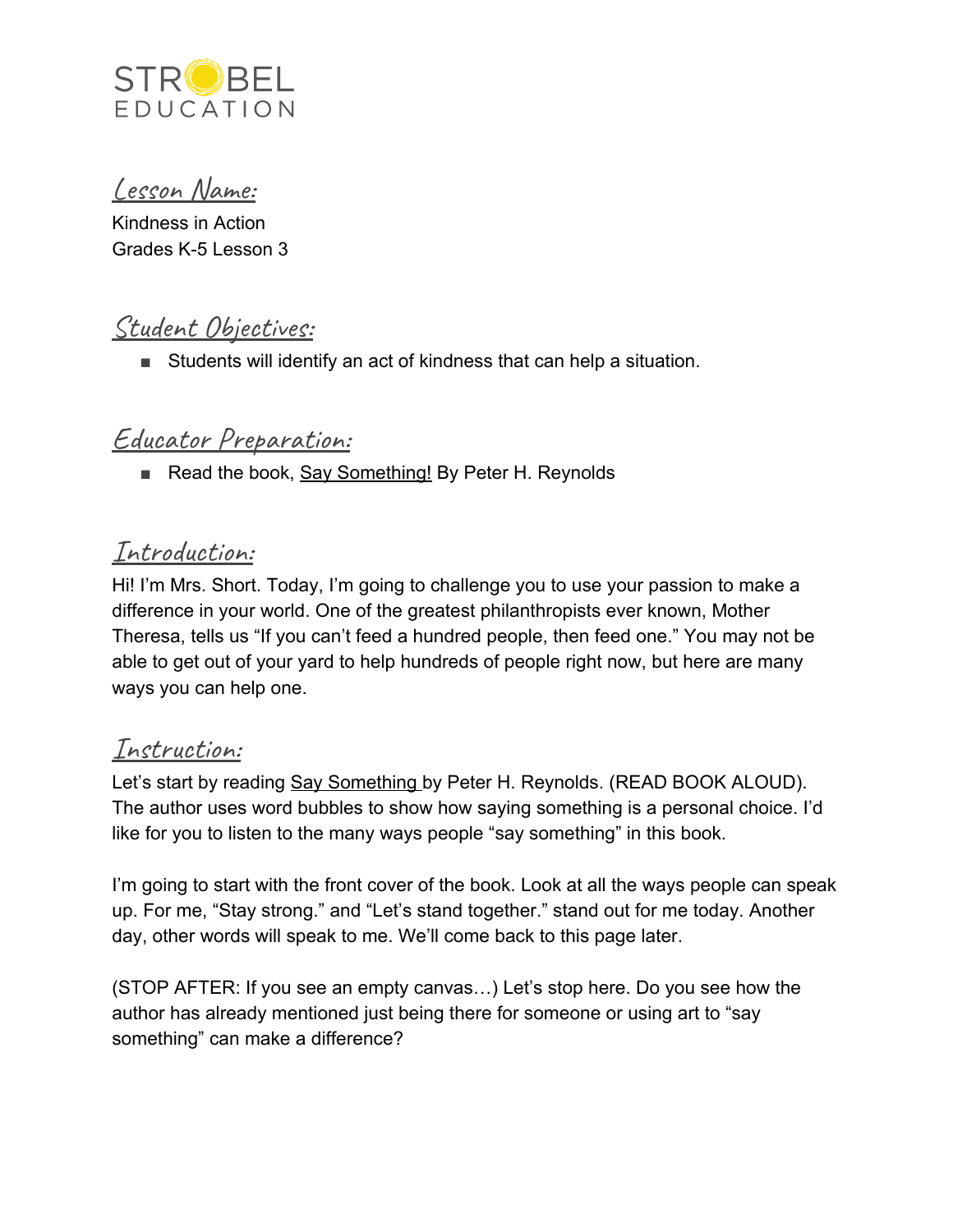

(STOP AFTER: If you see an injustice…) An "injustice" is when certain people are treated unfairly. When you "inspire" someone, you help them see how they need to do something to make a difference too.

(AT THE END OF THE BOOK) Why do you think the author left this page filled with blank word bubbles? (GO BACK TO THE FRONT OF THE BOOK) Here are some words that could fill those bubbles.

What do you need to "say something" about?

# Interaction:

In our first two lessons, we learned why philanthropy is important and how we are gifted with talents, interests, and strengths that we can use to make a difference in our world. When we put our passions with our strengths, we can change the world. Today, we will see that there are many ways to "say something". You can use music, art, writing, songs, our character, and any talent to make that difference.

Here's an idea for you to try from home:

Make a "*CARING Bookmark"* An acrostic poem and coupons of love

- I wrote CARING down the front of my bookmark. You can write any word you like. You can create a poem or just draw pictures.
- Think of an adjective for each letter to describe why or how you care for the person who will receive your bookmark
- On the back of your bookmark, make a design showing what you look forward to doing with the person receiving the bookmark when you see them again.
- You could fill the back of the book mark with the reasons you care about them.
- Take time to mail the bookmark with a note to someone you are thinking about. It could be a family member, friend, or a community hero you'd like to thank.

Of course, the little things you do every day make all the difference. So keep those waves, smiles, and messages coming.